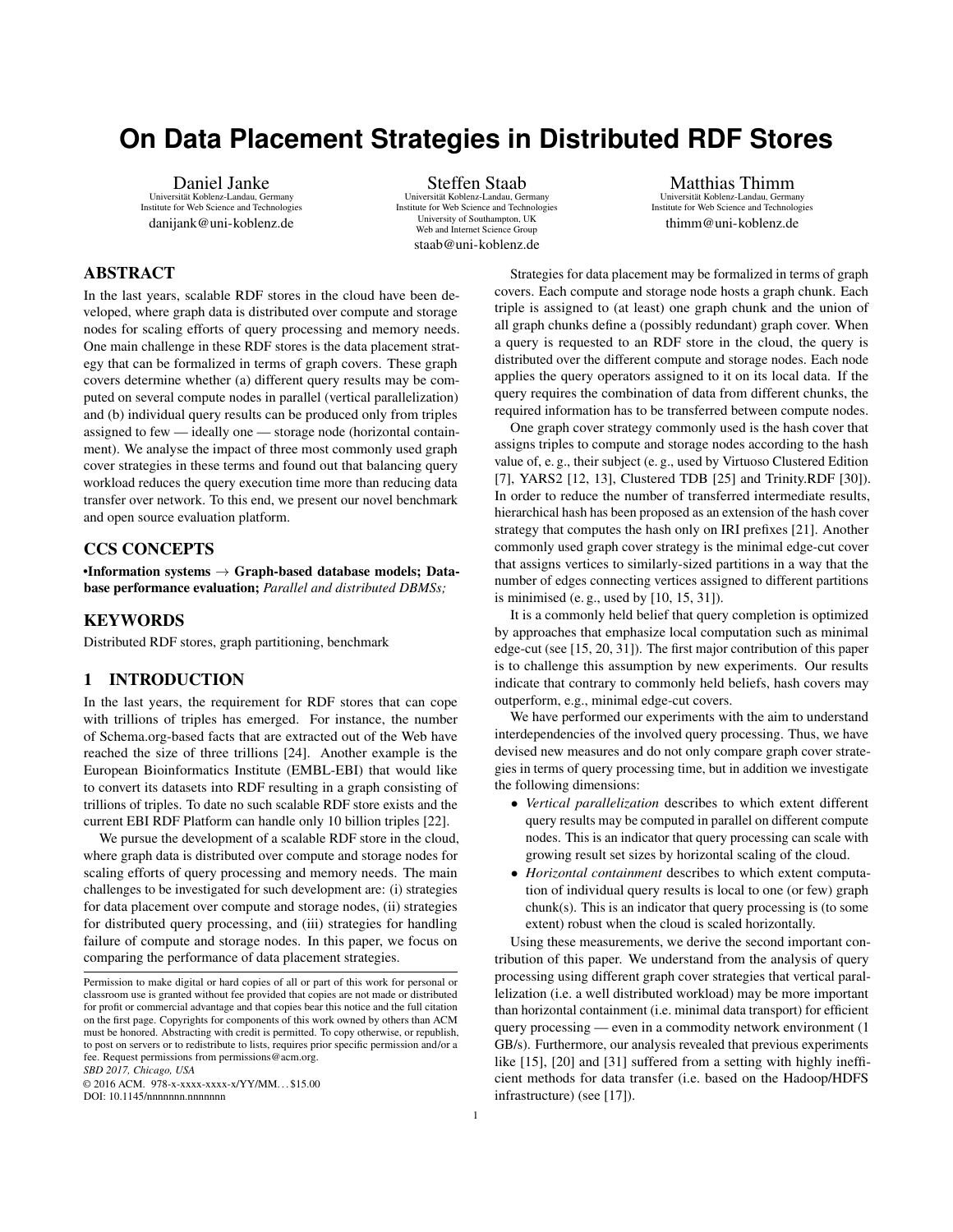In order to determine to which extent graph cover strategies lead to efficient query answering, they have to be implemented and evaluated in distributed RDF stores. To avoid the bias of, e. g. inefficient methods for data transfer, the third important contribution is the flexible open source platform Koral. It executes queries on arbitrary graph covers and transfers intermediate results within the network.

The remainder of this work is structured as follows. In Sec. [2](#page-1-0) the frequently used graph cover strategies are described. Thereafter, our novel benchmark methodology is described (see Sec. [3\)](#page-1-1) and in Sec. [4](#page-3-0) our analysis indicating that (i) hash covers may outperform minimal edge-cut covers and (ii) vertical parallelization may be more important than horizontal containment is described. Finally, we describe why previous evaluations concluded that the amount of data transfer is crucial for the query execution effort (see Sec. [5\)](#page-5-13) before we conclude in Sec. [6.](#page-5-14)

## <span id="page-1-0"></span>2 GRAPH COVER STRATEGIES

To formalize the problem, we define RDF graphs like in [\[11\]](#page-5-15). Assume a signature  $\sigma = (I, B, L)$ , where I, B and L are the pairwise disjoint infinite sets of IRIs, blank nodes and literals, respectively. The union of these sets is abbreviated as IBL.

*Definition 2.1*: The *set of all possible RDF triples* T for signature  $\sigma$  is defined by  $T = (I \cup B) \times I \times IBL$ . An *RDF graph* G or simply *graph* is defined as  $G \subseteq T$ . The set of vertices contained in G is defined by  $V_G = \{v | \exists s, p, o : (v, p, o) \in G \vee (s, p, v) \in G\}.$  $(s, p, o) \in T$  is also called a triple with *subject* s, *property* p and *object* o. In the context of distributed RDF stores, the triples of a graph have to be assigned to different compute and storage nodes (in the following, we refer to them more briefly as *compute nodes*). The finite set of compute notes is denoted as  $C$  in the rest of this paper.

*Definition 2.2*: Let G denote an RDF graph. Then a *graph cover* is a function cover:  $G \to 2^C$ , that assigns each triple of a graph  $G$ to at least one compute node.

*Definition 2.3*: The function chunk returns the triples assigned to a specific compute node by a graph cover (*graph chunks*). It is defined as

chunk<sub>cover</sub>:  $C \rightarrow 2^G$ chunk<sub>cover</sub> $(c):=\{t|c \in \text{cover}(t)\}\;$ .

Beside the graph cover strategies that are described in the following, there exist other approaches such as the ones used by Partout [\[8\]](#page-5-16), COSI [\[5\]](#page-5-17), [\[4\]](#page-5-18), WARP [\[14\]](#page-5-19), VB-Partitioner [\[20\]](#page-5-11) and [\[29\]](#page-5-20). Since these graph cover strategies are only used by a single system, we focussed our evaluation on the graph cover strategies that are used most frequently.

Hash Cover. A hash cover assigns triples to chunks according to the hash value computed on their subjects modulo the number of compute nodes. Thus all triples with the same subject are located in the same graph chunk. This graph cover strategy is used, for instance, by Virtuoso Clustered Edition [\[7\]](#page-5-2), YARS2 [\[12,](#page-5-3) [13\]](#page-5-4), Clustered TDB [\[25\]](#page-5-5) and Trinity.RDF [\[30\]](#page-5-6).

Hierarchical Hash Cover. Inspired by the observations that IRIs have a path hierarchy and IRIs with a common hierarchy prefix are often queried together, SHAPE [\[21\]](#page-5-7) uses an improved hashing strategy to reduce the inter-chunk queries. First, it extracts the path hierarchies of all IRIs. For instance, the extracted path hierarchy of ["http://www.w3.org/1999/02/22-rdf-syntax-ns#type"](http://www.w3.org/1999/02/22-rdf-syntax-ns#type) is

["org/w3/www/1999/02/22-rdf-syntax-ns/type"](org/w3/www/1999/02/22-rdf-syntax-ns/type). Then, for each level in the path hierarchy (e. g., ["org"](org), ["org/w3"](org/w3), ["org/w3/www"](org/w3/www), ...) it computes the percentage of triples sharing a hierarchy prefix. If the percentage exceeds an empirically defined threshold and the number of prefixes is equal or greater to the number of compute nodes at any hierarchy level, then these prefixes are used for the hash cover.

Minimal Edge-Cut Cover. The minimal edge-cut cover is a vertexcentred partitioning which tries to solve the k-way graph partitioning problem as described in [\[19\]](#page-5-21). It aims at minimizing the number of edges between vertices of different partitions under the condition that each partition contains approximately  $\frac{|V_G|}{k}$  many vertices. Details about the computation of k-way graph partitioning and the targeted approximation can, e.g., be found in [\[19\]](#page-5-21). RDF stores like EAGRE [\[31\]](#page-5-10), [\[26\]](#page-5-22) and [\[15\]](#page-5-9) convert the outcome of the minimal edge-cut algorithm, i.e., a partitioning of  $V_G$ , into a graph cover of G by assigning each triple to the compute node to which its subject has been assigned.

## <span id="page-1-1"></span>3 METHODOLOGY FOR BENCHMARKING GRAPH COVER STRATEGIES

When defining a methodology for investigating the effects of graph cover strategies on distributed RDF stores, several complexities arise. Beyond overall performance for the SPARQL query processing [\[27\]](#page-5-23), we want to observe indications that contribute to understanding how graph cover strategies may relate to scalability. Sec. 1 has explained several high level indicators, which are formally defined in Sec. [3.1.](#page-1-2)

Ideally, the graph cover strategy would be the only independent input variable based on which to pursue evaluation and to obtain values for dependent variables. Performance observations of graph cover strategies, however, are tightly interwoven with several factors. The first factor are the specific queries that are processed as part of the benchmark (see Sec. [3.2\)](#page-2-0). Furthermore, actual query execution constitutes a highly influential factor, too, for which we need to specify execution strategies (see Sec. [3.3\)](#page-2-1) as well as execution operation (see Sec. [3.4\)](#page-2-2). For these two factors, our methodology aims at experimenting with a diverse set of inputs in order to allow for recognizing the patterns of influence between graph cover strategies and performance measures.

#### <span id="page-1-2"></span>3.1 Evaluation Measures

In this subsection, we define the measures we have found most useful to characterize different graph cover strategies.

Overall performance. The query execution time is measured as the overall performance characteristics of an RDF store. More precisely it is the time interval between issuing the query  $q$  (more precisely the query execution tree as elaborated on in Sec. [3.3\)](#page-2-1) at time  $t_0^q$  and the time when the last result is returned at  $t_{Kq}^q$  with  $K^q$  representing the overall number of query results for query q. We drop  $q$  when it is unambiguous from context as in the following definitions.

*Definition 3.1*: Overall query performance is evaluated by the query time to completion:  $exTime := t_K - t_0$ .

Vertical parallelization. In order to measure workload independently of time needed, we observe the number of join comparisons to be performed. Given a query execution tree the overall workload will be identical for all graph cover strategies. With vertical parallelization we are interested in how many join comparisons might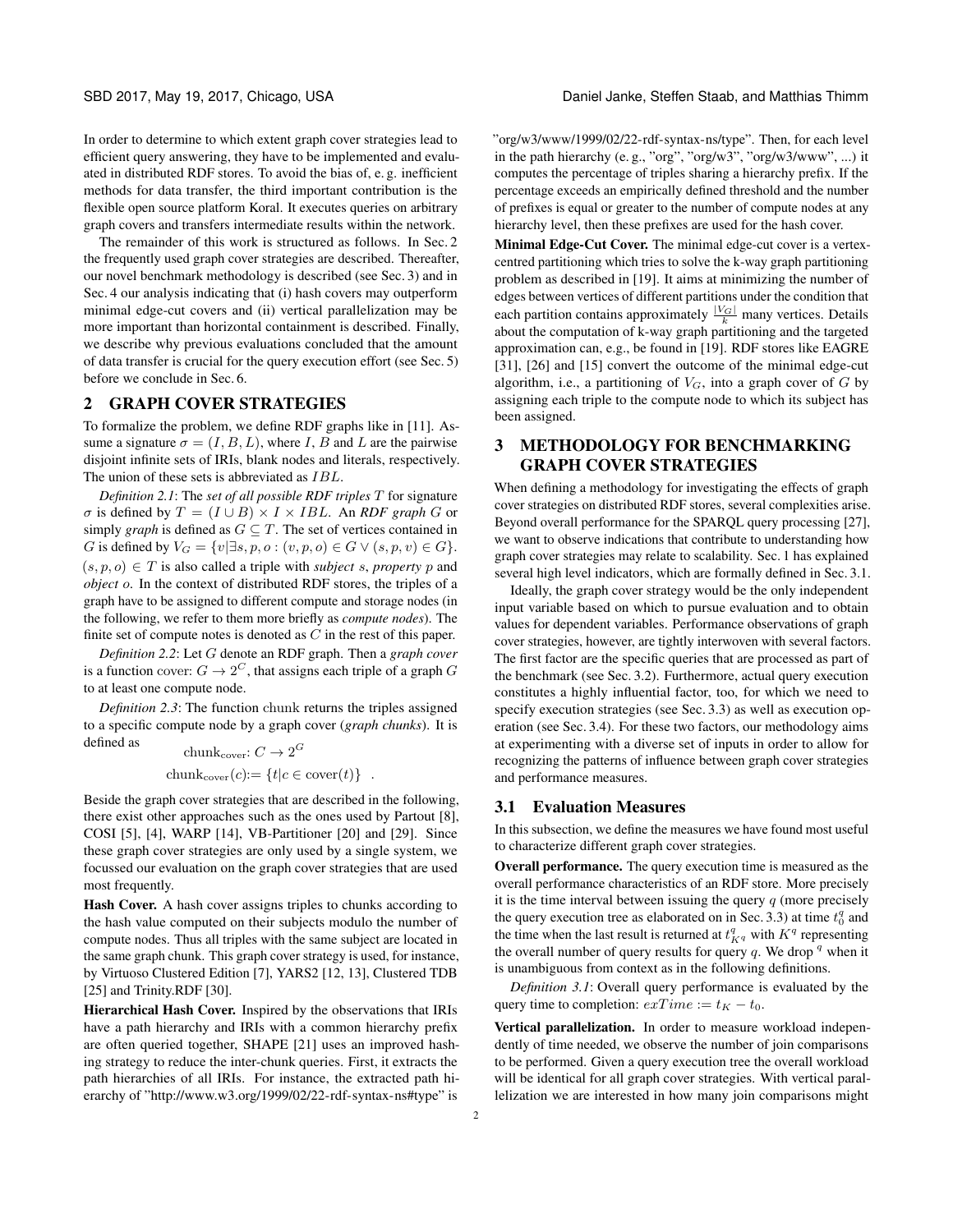On Data Placement Strategies in Distributed RDF Stores Summan SBD 2017, May 19, 2017, Chicago, USA

be executed by different compute nodes in parallel to estimate their load. This number is very difficult to obtain as it would require the definition and implementation of complex concepts in a distributed system such as 'simultaneous' or 'nearly simultaneous'. We pursue a simple, but effective strategy here, by simply measuring how the workload is distributed over different compute nodes using entropy.

*Definition 3.2*: For a *cover* and a query execution tree  $q$ , workload entropy  $W$  is:

 $W := -\sum_{c \in C} \frac{w(c)}{w(C)} \log_2 \frac{w(c)}{w(C)}$ ,  $0 \leq W \leq -\log_2 \left(\frac{1}{|C|}\right)$ ,

where the workload of a compute node  $w(c)$  is defined by the number of join comparisons on c and  $w(C) := \sum_{c \in C} w(c)$  denotes the number of join comparisons overall.

In the strict sense, workload entropy does not measure vertical parallelization, because an actual query might involve many compute nodes in a strictly sequential manner. However, each sequential processing of a query requires data transfer. Thus, in combination with horizontal containment we arrive at the following interpretation table that lets us derive at a comprehensive picture when jointly considering workload entropy and measures for horizontal containment (see Table [1\)](#page-2-3).

<span id="page-2-3"></span>

|        | Data transfer low | Data transfer high           |
|--------|-------------------|------------------------------|
| W low  | low vertical      | low vertical parallelization |
|        | parallelization   | (unlikely situation)         |
| W high | high vertical     | low to medium vertical       |
|        | parallelization   | parallelization              |

Table 1: Measurement of vertical parallelization.

Horizontal containment. Time-based measurements such as the query execution time  $exTime$  depend on the exact configuration of the system such as network bandwidth and latency. Workload and workload entropy are means to capture the computing efforts at an abstract level of operation. In a distributed system, the second — and often the most — time-consuming operation is data transfer. Graph cover strategies that lead to massive data transfer indicate that computation of individual query results is not contained on one or few compute nodes, and hence suggests that it will not allow the cloud to be scaled horizontally. Hence, we measure an abstract level of data transfer:<sup>[1](#page-2-4)</sup>

*Definition 3.3*: For a given cover and a given query execution tree q, we define overall data transfer  $T := \sum_{c \in C} T_c$ . Data transfer is measured at each compute node c as  $T_c := \sum_{op}^{\infty} m^{op} \cdot |\text{dom}(\mu_1^{op})|$ . Each join operation  $op$  that leads to the sending of variable bindings to another compute node  $c' \neq c$  contributes with data size  $m^{op}$ .  $|\text{dom}(\mu_1^{op})|$  where  $|\text{dom}(\mu_1^{op})|$  are the number of variables of a binding and m are the number of bindings  $m = |\{\mu_i^{op}\}|.$ 

The data transfer is sometimes also used as the preferred measurement for overall query efforts in the cloud (see [\[26\]](#page-5-22)), as in standard cloud architecture the processor-to-remote-memory gap by far excels the processor-to-local-memory gap. In newer hardware architectures that natively support remote direct memory access large differences between these gaps cannot be taken for granted anymore. Thus, we prefer to measure the data transfer and the workload balance.

#### <span id="page-2-0"></span>3.2 Strategy for Generating Queries

Since the core functionality of SPARQL is provided by matching basic graph patterns, we follow the strategy of most other benchmarks, performing evaluations with varied basic graph pattern structures. In particular, we adopt the strategy of SPLODGE [\[9\]](#page-5-24), which given arbitrary real-world datasets varies the query characteristics:

- Number of joins: controls the number of triple patterns in the basic graph pattern.
- Selectivity: controls the number of triples involved in answering the query.
- Join pattern: controls the branching factor that shapes the basic graph pattern to a smaller or larger extent into a path–shaped query or star–shaped query.
- Number of sources controls for the number of data sources that need to be involved to answer a query (e.g., DBPedia and GeoNames would be two).

While the first three are common to most benchmarks, the last one has been specifically added to SPLODGE for benchmarking federated stores. Varying this parameter between 1 and several units is important in this context, as several graph cover strategies may easily collocate data from a single data source on a single compute node. When testing the limits of graph cover strategies, we must ensure that we also create 'hard' test cases.

### <span id="page-2-1"></span>3.3 Query Execution Strategies

In order to find out about weaknesses and strengths of graph cover strategies, we need to determine how far our evaluation measures are influenced by the graph cover strategies themselves and how far they are influenced by interfering aspects of the overall RDF store. Query planning and execution are so intrinsically interwoven that it is rather impossible to come up with one (or several) query optimizers and planners that fit all challenges. We remedy this issue in a similar way as we do for dataset and queries: We systematically explore the suitability of the different graph cover strategies under variations of query executions. Thus, we do not measure the performance of "the best run", which would be hard to achieve anyway, but we characterize the robustness and susceptibility of graph cover strategies vs. execution strategies.

Specifically, we use (i) a bushy query execution tree with minimal height, (ii) a left-linear query execution tree, in which the triple patterns are joined in the sequence they are defined and (iii) a rightlinear query execution tree. Thus, we have trees of different heights and topological sorting. To evaluate the performance of graph cover strategies under variations of query execution trees, we have devised an operative environment that can handle different graph cover strategies and such variations of query execution trees. This environment is described next.

# <span id="page-2-2"></span>3.4 Distributed RDF Store for Arbitrary Graph Covers (Koral)

The distributed RDF store for arbitrary graph covers (Koral) [\[3\]](#page-5-25) implements a query execution mechanism that receives a data set, a graph cover, a query and a query execution strategy and computes the corresponding query result set. Due to the space limitations, Koral will only be sketched here. Its formal definition and proofs of soundness and completeness are given in [\[16\]](#page-5-26).

<span id="page-2-4"></span><sup>&</sup>lt;sup>1</sup>We follow common notation and use  $\mu$  to represent a variable binding, i.e. a function that maps from variables to values, and  $dom(\mu)$  to refer to the set of variables of this binding.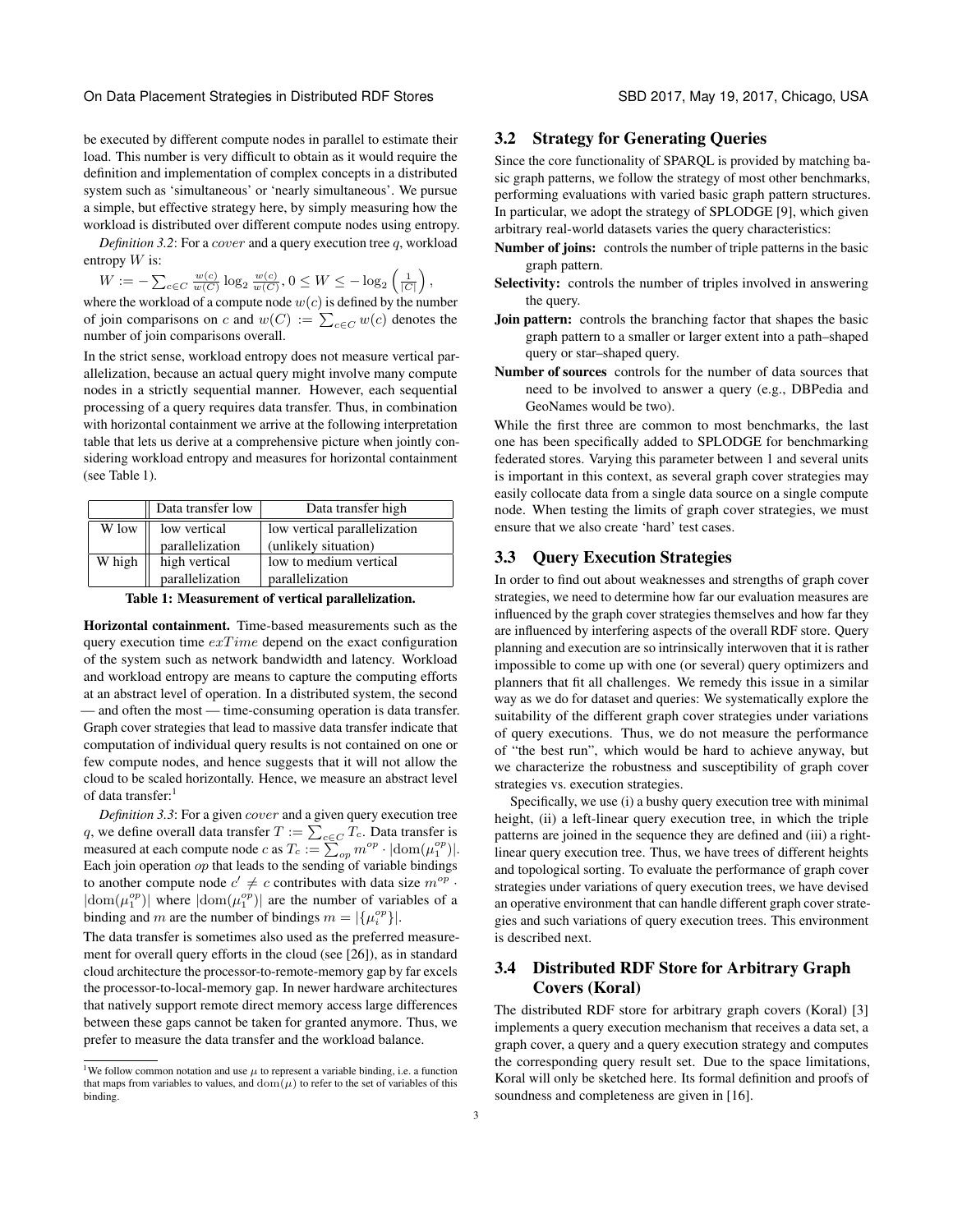Koral is an extension of state-of-the-art asynchronous execution mechanisms such as realised in TriAD [\[10\]](#page-5-8). The extensions render the query execution mechanism independent from the underlying graph cover. Koral consists of one master node and  $|C|$  slave nodes. When the master receives a query, a query execution coordinator is instantiated. The coordinator creates the query execution tree that specifies the query execution strategy (bushy, left-linear, rightlinear) for the given query and sends the query execution tree to all slaves. To *vertically parallelize* workload execution, each slave executes each query operator. Aiming at *horizontal containment*, Koral avoids (some) duplicate joins and corresponding data transfer by assigning each join uniquely to the slave responsible for the join of the resource, i.e.  $\mu(v)$  (where v is the join variable).

#### <span id="page-3-0"></span>4 EVALUATION

The experimental setup we have used for the impact analysis of different graph cover strategies on the query execution effort is explained in Sec. [4.1.](#page-3-1) Our results are described in Sec. [4.2.](#page-3-2)

#### <span id="page-3-1"></span>4.1 Experimental Setup

The set of configurations in our benchmark results from the multiplicative combination of (i) the set of different graph cover strategies, (ii) the set of different query-dataset combinations, and (iii) the set of different query execution strategies.

Compared Graph Cover Strategies. During the evaluation, a hash cover, a hierarchical hash cover and a minimal edge-cut cover are compared. Both hash covers are reimplemented following the descriptions in [\[21\]](#page-5-7). Thereby, the hash is computed only on the subject of each triple. For the creation of the minimal edge-cut cover we use METIS [\[19\]](#page-5-21) as done by other distributed RDF stores like [\[26\]](#page-5-22), [\[15\]](#page-5-9), D-SPARQ [\[23\]](#page-5-27) and WARP [\[14\]](#page-5-19).

Dataset and Queries. In order to avoid effects that occur due to the generation process of a synthetic dataset, we use a subset of the real-world billion triple challenge dataset from 2014 (BTC2014) [\[18\]](#page-5-28). This dataset has been generated by crawling data from several data sources of the linked open data cloud. The used subset contains the first one billion syntactically correct triples.

Following the strategy explained in Sec. [3.2,](#page-2-0) we generate basic graph patterns with

Various number of joins: 2 and 8 triple patterns.

Varying selectivity: 0.001% and 0.01% involving between 1 million and 10 million triples.

Varying join patterns: path-shaped (subject-object join) and starshaped (subject-subject join).

Varying number of data sources: 1 and 3 source data sets.

Evaluation Setup using the Graph Cover Evaluation Platform (CEP). Using the extensible evaluation platform for graph cover strategies (CEP) [\[1\]](#page-5-29), we set up the evaluation as follows. CEP downloads the BTC2014 dataset, removes all syntactically incorrect triples and creates the one billion triple dataset. The resulting dataset is used by SPLODGE [\[9\]](#page-5-24), configured as described above, to generate the query set for the benchmark. For each graph cover strategy Koral is cleared, the dataset is loaded and the list of configured queries is executed 10 times. Thus, the effect of operating systemdependent caches storing the results of the previously executed query is reduced, because no query is immediately reexecuted after it has finished. In order to prevent the effect of outliers caused by, e.g.

garbage collection, from all 10 executions of a query, the best and the worst execution time are ignored and the arithmetic mean is used for  $exTime$ . CEP collects all measurements during query execution and creates tables and corresponding diagrams.

Computer and Software Environment. The graph cover evaluation platform CEP is executed on a VM with 4 cores and 8 GB RAM. Koral is executed on 21 VMs. The master has 4 cores and 64 GB RAM and the 20 slaves have 1 core and 2 GB RAM each. Since the CEP and the Koral master VM need to store the complete dataset, they have a 1 TB hard disk. The slaves have 300 GB hard disks. The physical computers on which the VMs run are connected via a 1 Gigabit Ethernet network.

The operating system of each VM is a 64 bit Ubuntu 14.04.4 with the Linux kernel 3.13.0-96. The Oracle JDK 1.8.0 101 is used to execute CEP in version 0.0.1 and Koral in version 0.0.1. In order to create the minimal edge-cut cover, METIS 5.1.0.dfsg-2 is used.

#### <span id="page-3-2"></span>4.2 Results

As the possible configurations of independent variables (configuration settings) and dependent variables (evaluation measures) is staggering, we focus analysis results by (i) depicting overall query performance under a larger variation of independent variables, and (ii) showing indicators for vertical parallelization and horizontal containment based on few selected independent variables. An extensive evaluation and guide through our large set of experiments is to be found in the long version of this paper [\[16\]](#page-5-26).

In order to improve the comprehensibility of the diagrams we name the queries based on their characteristics. For instance, the query so #tp=8 #ds=3 sel=0.01 describes a query containing 8 subject-object joined triple patterns matching triples from 3 data sources and the sum of the selectivities of all triple patterns is 0.01.

#### *4.2.1 Measuring Overall Query Performance under Varying Independent Variables.*

When measuring the overall query performance we could observe similarly to [\[28\]](#page-5-30) that the bushy query execution strategy requires less execution time for all graph covers for almost all queries. Due to the space limitations, we present only results of the bushy query execution in the following. The more comprehensive analysis of the different query execution strategies can be found in [\[16\]](#page-5-26).

<span id="page-3-3"></span>

Figure 1: exTime of all queries using bushy query execution relative to the hash cover.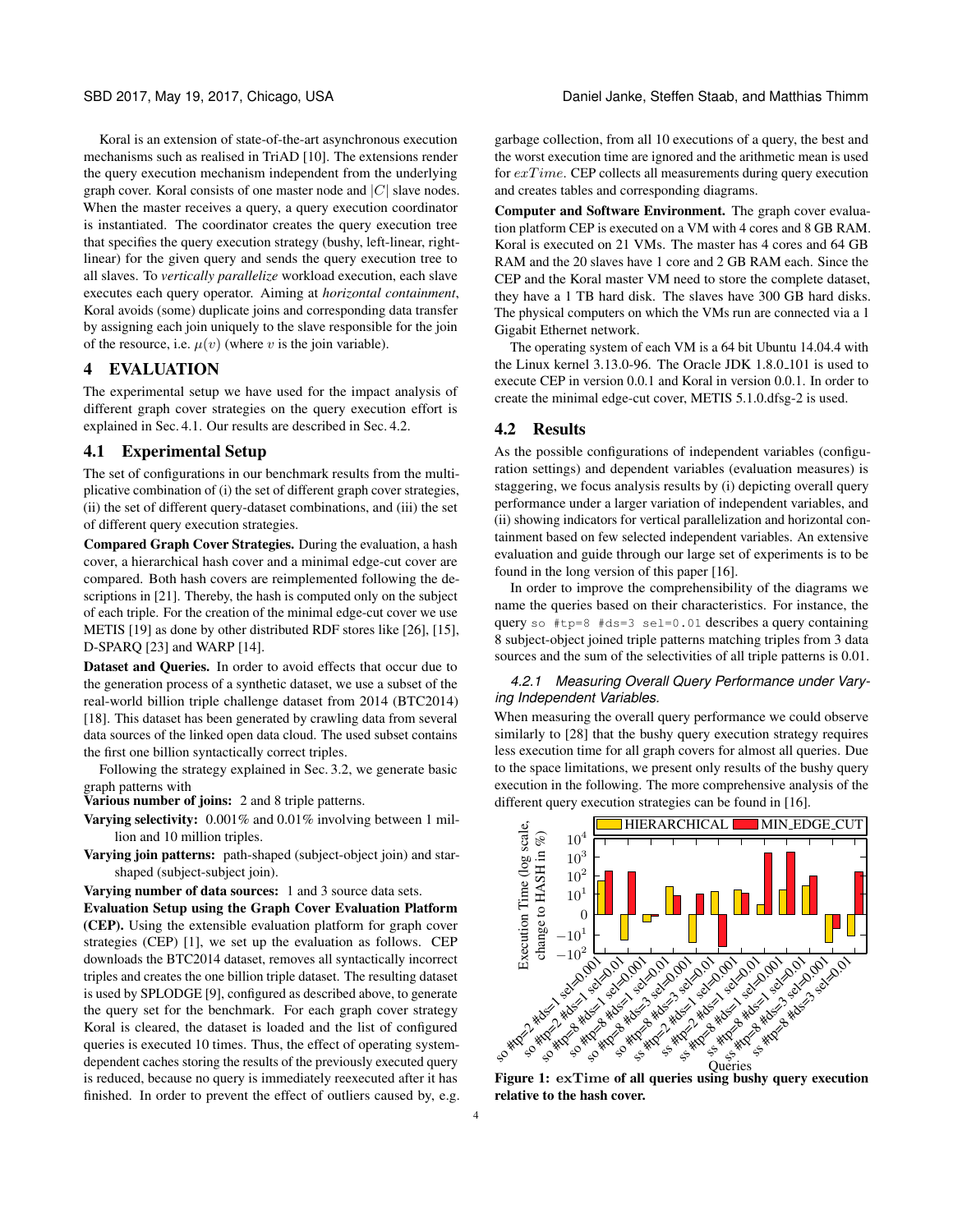#### On Data Placement Strategies in Distributed RDF Stores Summan SBD 2017, May 19, 2017, Chicago, USA

Figure [1](#page-3-3) shows the execution times  $exTime$  of the queries for all graph covers. In most cases, the minimal edge-cut cover causes the longest query execution times. When comparing the hash cover with the hierarchical hash cover, none of them is faster in general.

Susceptibility to Query Size and Shape. Our measurements indicate that queries with only two triple patterns are executed faster than queries with 8 triple patterns in most cases. This effect affects the hash-based graph covers more than the minimal edge-cut cover. When focussing on the query shape, star-shaped queries tend to be faster than path-shaped queries. This can be explained by the unnecessity of data transfer as described in the following section. In two cases the minimal edge-cut cover is significantly slower for star-shaped queries. In both cases the low workload entropy  $W$ (see Fig. [3\)](#page-4-0) indicates an unbalanced distribution of the workload as possible cause. When we examined the execution behaviour of this query in more detail, we observed that a few graph chunks of the minimal edge-cut cover contains most triples required to produce query results whereas the other graph chunks produce only very few results. This leads to the longer execution time.

Susceptibility to Number of Sources. Based on our evaluation the number of data sources does not seem to have an effect on the execution time. The only observation that can be made is that the hierarchical hash cover is faster than the hash cover for most queries using data from several data sources. See [\[16\]](#page-5-26) for more details.

#### *4.2.2 Measuring Dependent Variables.*

Horizontal Containment. All examined graph cover strategies assign triples with the same subject to the same chunk. Therefore, all triples required to produce one result of a star-shaped query are located in the same graph chunk. Since our query execution strategy performs the required joins on the slave storing the original triples, no data transfer could be observed. Thus, all graph cover strategies result in a perfect horizontal containment for star-shaped queries.

In our evaluation, the data transfer  $T$  increases for all graph cover strategies, if the number of triple patterns included in the path-shaped query increases. Thus, the likelihood to leave a graph chunk during query processing increases for all graph cover strategies, when the length of the queried path increases. Nevertheless, the minimal edge-cut cover produces the least data transfer for all path-shaped queries. Except for query so #tp=2 #ds=1 sel=0.001, the data transfer could be reduced by 18%-38% (see Fig. [2\)](#page-4-1). Thus, it has the best horizontal containment. The data transfer of the hash and the hierarchical hash cover is nearly the same for all queries.

<span id="page-4-1"></span>

Figure 2: Data transfer T of the bushy query execution relative to the hash cover.

<span id="page-4-0"></span>

Vertical Parallelization. When analysing the workload entropy  $W$  in Fig. [3,](#page-4-0) the minimal edge-cut cover has the most unbalanced workload of all graph covers. This is caused by four small graph chunks that have a much smaller workload than the other graph chunks. Whereas, one huge graph chunk with 130k triples does not produce a higher workload than the other graph chunks.

W of query ss  $#tp=8$   $#ds=3$  sel=0.001 is for all graph covers low, since the query uses some triple patterns for which only a few matching triples exist in the dataset. Thus only the slaves which store these triples produce join comparisons. Especially in the case of the hierarchical hash cover, joins were only computed on three slaves whereas the minimal edge-cut cover spreads these instances across 18 Koral slaves.

Combining the low workload entropy  $W$  with the low data transfer T, we can observe that the minimal edge-cut graph cover only allows a low vertical parallelization for all types of queries. The vertical parallelization of both hash-based covers depends on the type of query. Long path-shaped queries that combine triples from several sources lead to a low vertical parallelization whereas short path-shaped queries lead to a high vertical parallelization.

#### 4.3 Discussion

In our evaluation we have examined the impact of two hash-based graph covers, which assign triples to graph chunks based on the hash of the complete IRI or only an IRI prefix, and the minimal edge-cut cover, which assigns triples to chunks based on structural information of the graph. The latter strategy takes more effort to be prepared but due to the reduced number of cut edges, one might expect that queries can be processed locally with less data transfer.

Commonly, papers like [\[21,](#page-5-7) [26,](#page-5-22) [29\]](#page-5-20) make the assumption that a graph cover strategy with minimal data transfer implies low query execution time. However, our results suggest that while minimal edge-cut reduces data transfer by 18% to 38% in comparison to hashbased strategies (see Fig. [2\)](#page-4-1), due to a more unbalanced workload (see Fig. [3\)](#page-4-0), the query execution time of minimal edge-cut is effectively slower (see Fig. [1\)](#page-3-3).

Our investigation suggests that in our setting the minimal edgecut cover does not perform better over all (see Fig. [1\)](#page-3-3). Nevertheless, the minimal edge-cut cover might still be a good choice in setting in which locality is important, e. g. in heterogeneous networks with unreliable compute nodes. Since both hash-based covers perform similarly, the simpler hash cover implementation might be preferred,